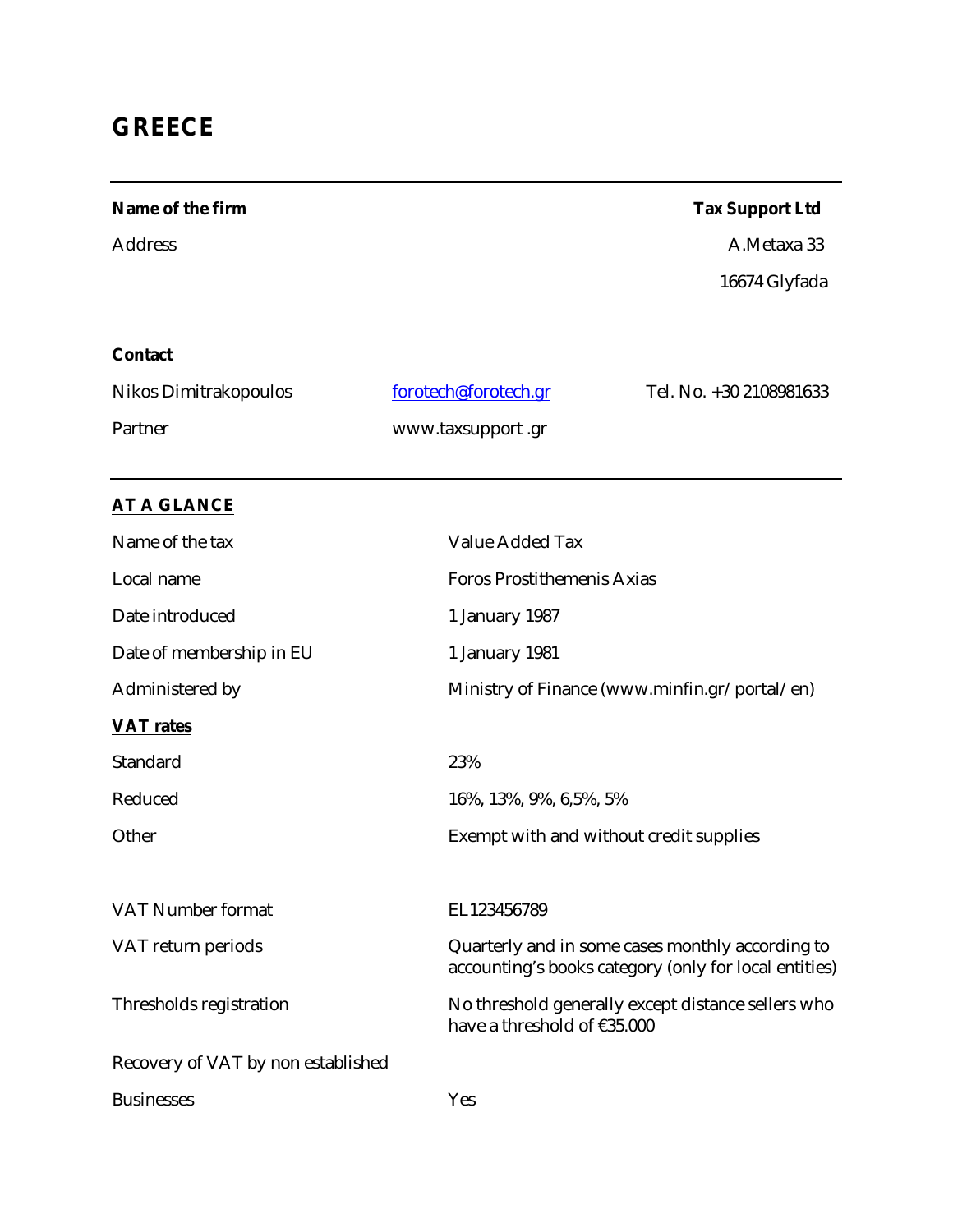## **HISTORY OF VAT**

VAT was introduced in January 1987 in Greece. VAT Directives issued by EU were included to the Greek VAT legislation.

## **SCOPE OF VAT**

a) the supply of goods and provision of services, provided for taxation purposes within the country by a taxable person acting as such,

b) the import goods into the country

c) the intra-Community acquisition of goods is effected by taxation purposes within the country by a taxable person acting as such or non-taxable legal person where the vendor is a taxable person established in another Member State acting in that capacity and is not exempt from tax because of the realized annual turnover, according to the legislation of the country not covered by the provisions of paragraphs 2, 3 and 5 of Article 13.

Specifically, the intra-Community acquisition of new means of transport subject to tax, regardless of the status of the installed inside the country face

d) the intra-Community acquisition of goods, which are subject to excise duty, affected by a taxable person or non-taxable legal person, provided they fall within the provisions of paragraph 2 of Article 11.

#### **REGISTRATION**

Entities that wish to start activities subject to VAT in Greece must submit a simple registration form before the date of the first taxable activity. The relevant tax office will then assign a Greek VAT number.

Non EU entities without a registered office, permanent place of residence or place of business in the European Union must appoint a tax representative in Greece. Tax representatives are responsible for the tax liabilities of the taxpayers they represent.

Distance sellers to private individuals in Greece must be registered for VAT purposes when they exceed threshold of €35.000,00.

Group registrations is not acceptable.

## **VAT RATES**

Standard VAT rate is 23%. The standard rate applies to all goods and services for which lower rates are not defined.

Reduced rate of 13% is applicable to following goods, among others:

• food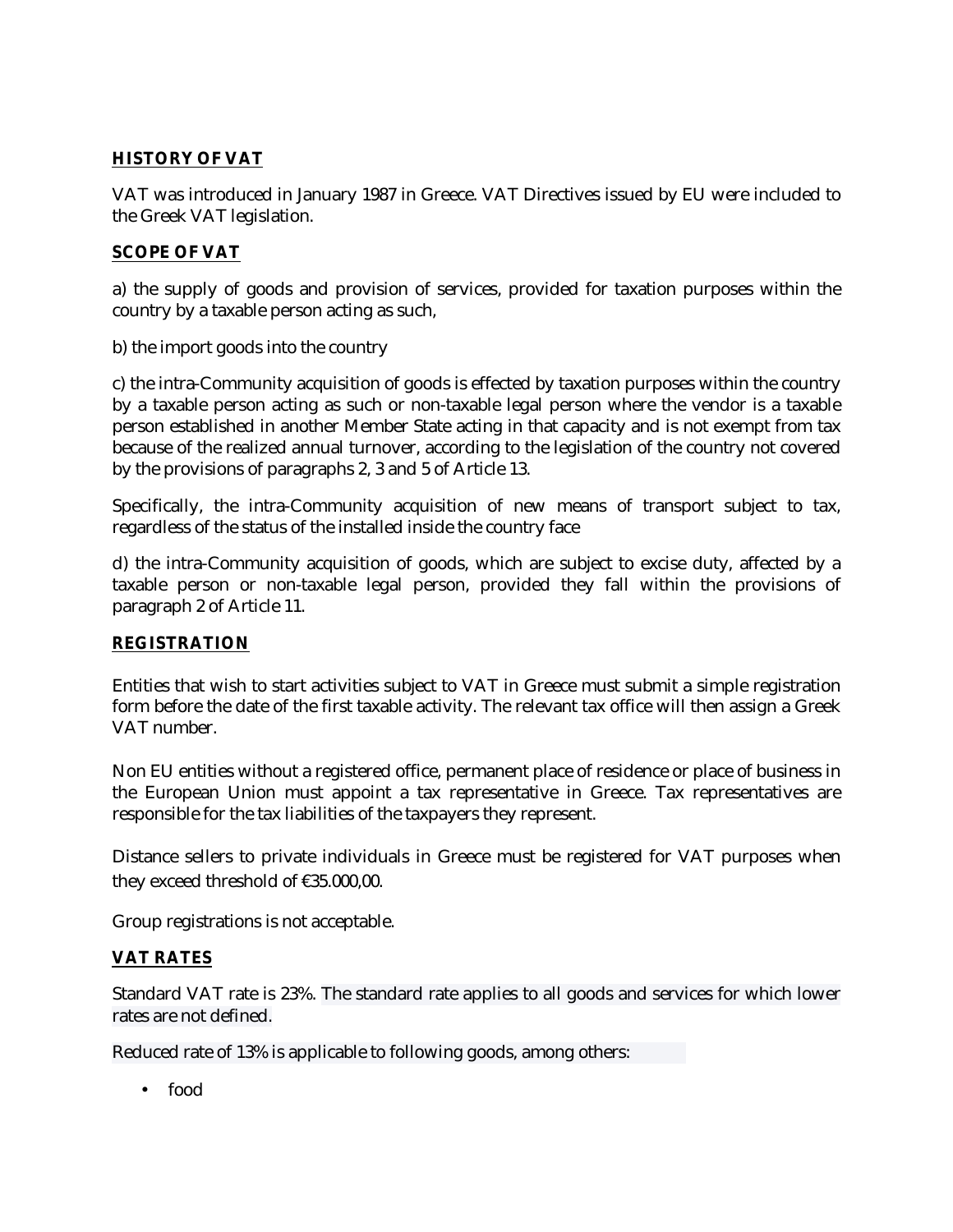- water
- soft drinks without alcohol

Reduced VAT rate 6,5% is applicable to following goods, among others:

- Drugs
- Books and magazines
- Theatre and movie tickets
- Hotel services

Special reduced rates of 16%, 9% and 5% are applicable to specific Aegean islands

#### **PLACE OF SUPPLY RULES**

#### **Supply of services**

The place of supply for the provision of services to a taxable person is the place where the recipient being a taxpayer is established.

When the services are provided to a fixed establishment of the taxable person who is in a different place than the office, the place of supply of these services is a fixed place of business.

If the recipient does not have a seat or permanent place of business, the place of supply of services is the place where he has his permanent address or usually resides.

Exceptions:

- transport of passengers
- real estate services
- services in field of culture, art, sport and science
- catering services
- telecommunications services
- intangible services

#### **Supply of goods**

Generally in the case of supply of goods the principle of territoriality shall apply.

Where goods are not dispatched or transported, the place of supply shall be deemed to be the place where the goods are located at the time when the supply takes place.

Where goods are dispatched or transported by the supplier, or by the customer, or by a third person, the place of supply shall be deemed to be the place where the goods are located at the time when dispatch or transport of the goods to the customer begins.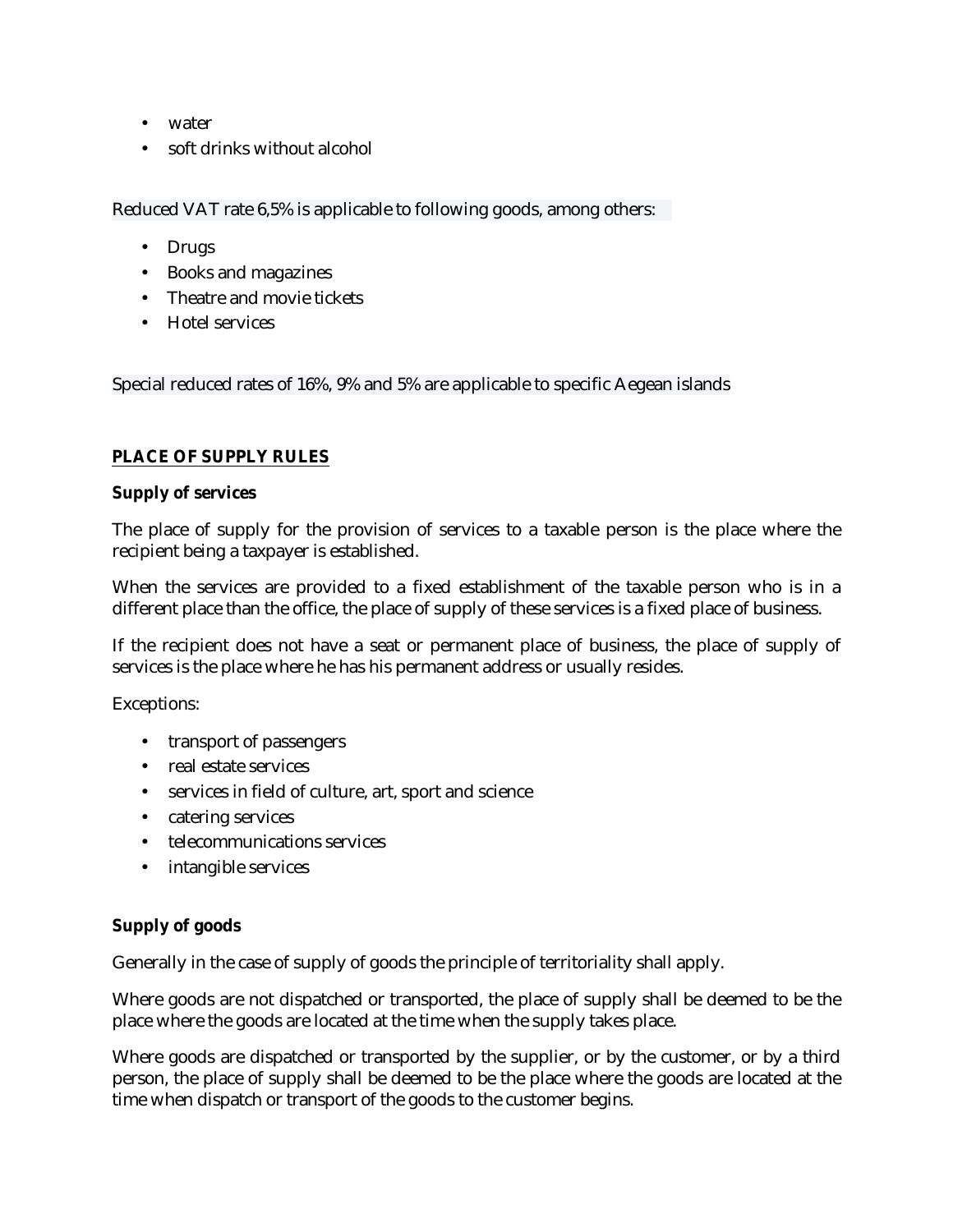## **TIME OF SUPPLY RULES**

The tax liability is arising in the VAT period, when the supply or service will be performed. The date of delivery is when the customer is receiving the goods and the date of service is the end of the service.

## **EXEMPTIONS**

The following services, among others, are exempted of VAT:

- Supply of medical and hospital services
- Supply of education services
- Supply of insurance and reinsurance services
- Supply of cultural services

## **RECOVERY OF INPUT VAT**

Taxable persons established in another member state of European Union Greece are eligible for a refund of VAT, from Greece, including any tax charged in respect of goods or services supplied to him by other taxable persons in the territory of the country as well as in respect of the importation of goods in that Member state.

## **Terms and conditions of refund**

1. The applicant has to meet, during the refund period covered by the application, the following requirements:

- has had in the member state of refund neither the seat of his economic activity, nor a fixed establishment from which business transactions were effected, or, if no such seat or fixed establishment were existed, his domicile or normal place of residence,
- has supplied no goods or services, for which the place of taxation is in the Member state of refund, with the exception of the following transactions:
	- a) The supply of transport services and services ancillary thereto that are carried out in the member state of refund and which are exempted from value added tax as related to the import or export of goods or the international transports.
	- b) The supply of goods or services to a person who is liable for payment of VAT in accordance with the legislation of the member state of refund.
- Goods and services supplied to him are used for taxable transactions subject to value added tax in the member state of his establishment and for which would have a right of tax deduction, if they were carried out in the member state of refund or were used for the aforementioned transactions in (b) above.

2. No right for refund is granted:

• In the case that in the member state of his establishment the applicant,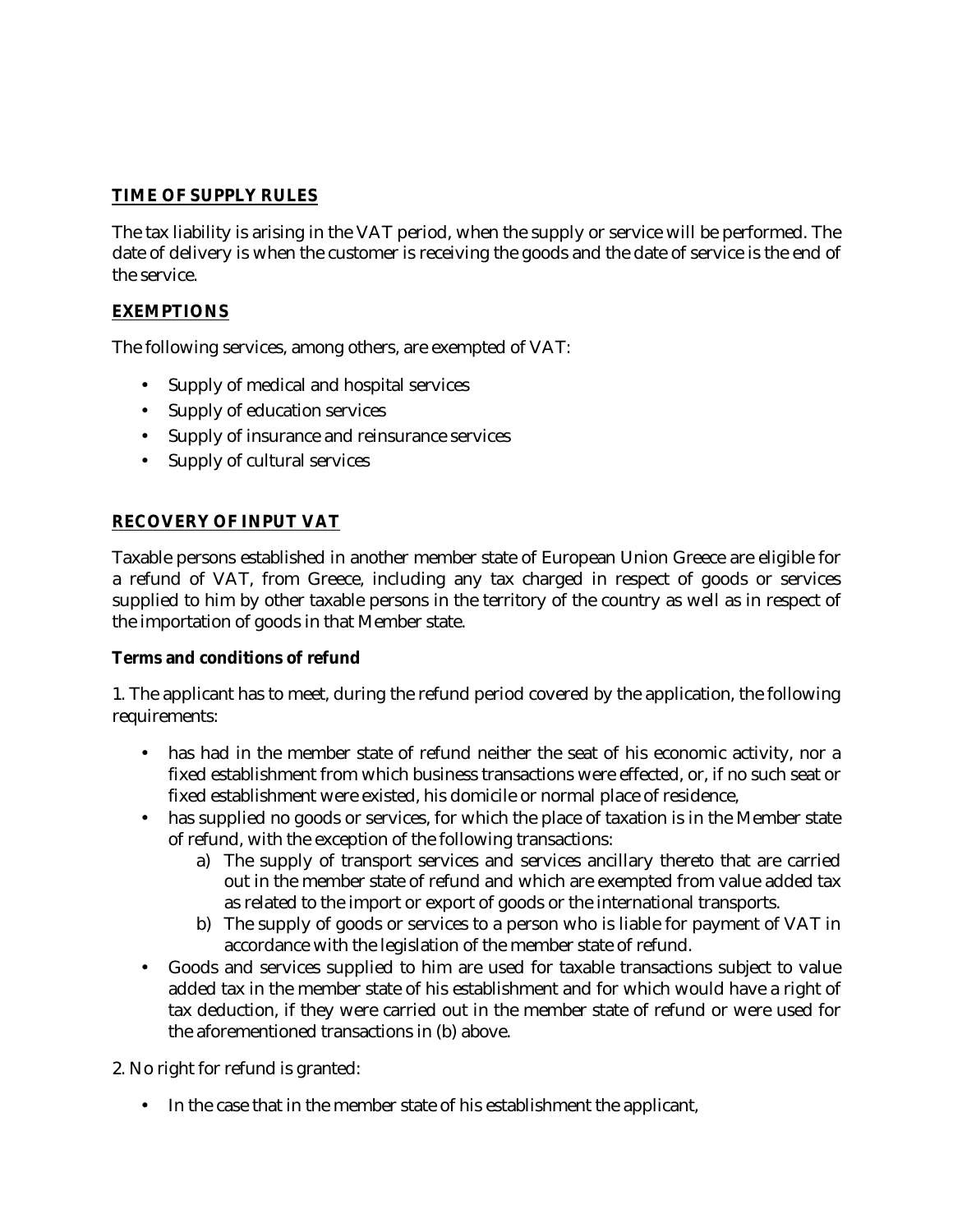- o is not a taxable person for VAT purposes,
- o carries out only supplies of goods or of services which are exempt of VAT without deductibility of input tax,
- o Is covered by the exemption for small enterprises,
- o Is covered by the common flat-rate scheme for farmers.
- For amounts of VAT due ,
	- o on supplies of goods that are exempted or should be exempted as intra-Community acquisitions or as exports (supplies of goods out of the Community),
	- o on goods or services for which no right of deduction is granted in the member state of refund
	- o expenditures that are not related to the economic activity of the applicant.
- For amounts of VAT which have been incorrectly invoiced.

3. VAT is refunded to the extent that goods and services are used by the applicant for taxable transactions subject to value added tax or transactions that are entitled to input tax deduction in the member state of his establishment. In the case that the applicant uses the goods and services for transactions giving rise to a right of deduction and transactions not giving rise to a right of deduction in the member state of his establishment, only such proportion of VAT may be refunded as is attributable to transactions giving rise to a right of deduction. 4 Article 5

#### **Refund application**

1. Mode of submission

a) The taxable person who is established in Greece submits the application only via the electronic network TAXISnet, by using the passwords that he/she has received for another application related to electronic returns. If the person has not received such passwords, he/she must submit an application for the issue of passwords to the electronic network TAXISnet prior to the refund application.

b) The taxable person who is established in another member-state submits the application via the electronic portal set up by the member-state of establishment, which forwards it to Greece (member-state of refund).

2. Period covered by the application

The refund period covered by the application must not exceed one calendar year or be less than three calendar months, unless the application relates to a period corresponding to the remainder of the calendar year, which is considered as one calendar year in this case.

3. Minimum amount available for refund

If the application relates to a refund period of one calendar year, the requested refund amount cannot be less than 50 euro and if the application relates to a period of less than one calendar year but not less than three months, the requested refund amount cannot be less than 400 euro.

4. Type and content

The type of the refund application shows up as an electronic form and contains the following information: a) name of the applicant, address of his/her business activity and address for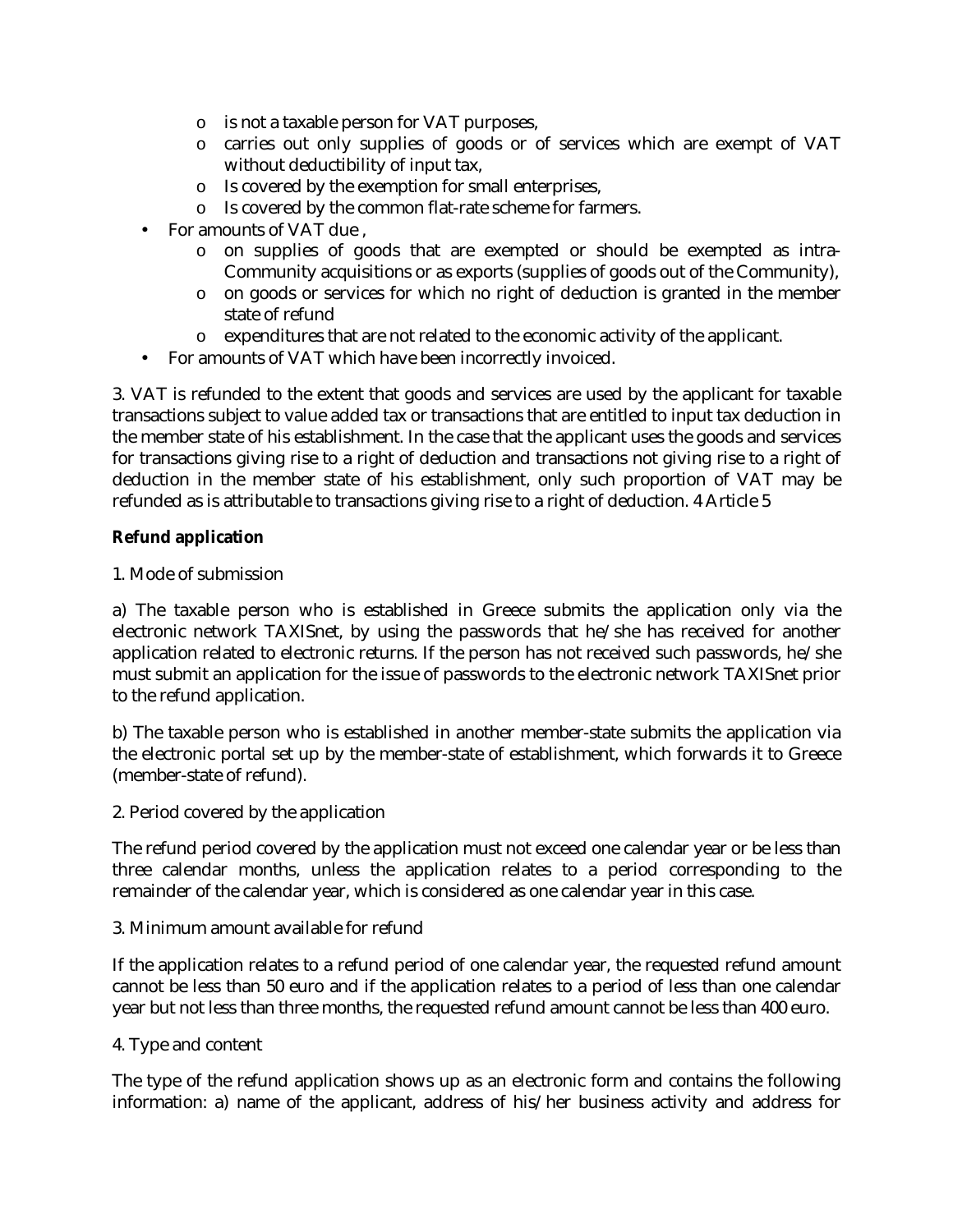contact by electronic means, b) tax identification number (AFM) in the member-state of establishment for the purposes of VAT, c) code number for the business activity of the applicant (KAD) and the description thereof, d) period covered by the refund application, e) memberstate of refund f) bank account details including the IBAN and BIC codes, g) declaration by the applicant that he/she has not supplied any goods and services within the member-state of refund which are deemed to have been supplied within that member-state, except for the supply of transport services and services ancillary thereto which are exempted from tax, as well as the supply of goods and services to a person who is liable for payment of the VAT. h) details of the representative (in case there is one)

#### 5. Expenditure documents

In addition to the information specified in paragraph 4, the refund application includes the following details for each invoice or importation document, per member-state of refund: a) name and full address of the supplier, b) tax identification number (AFM) of the supplier in the member-state of refund for the purposes of VAT, c) number and date of the document, d) amount of VAT expressed in the currency of the member-state of refund, e) amount of deductible VAT which has been identified based on the deductible proportion, f) percentage of the deductible proportion (pro-rata percentage), g) description of the type of goods or services and classification based on special codes used by the member-state of refund, which can be found in the webpage for the submission of the application.

#### **Deadline for the submission of the application**

The refund application is submitted to the member-state of establishment at the latest on 30 September of the calendar year following the refund period.

## **COMPLIANCE OBLIGATIONS**

The quarterly VAT return must be submitted until the last working day of month following quarter. At the same day payment of VAT must be executed.

Penalty for late payment of VAT is 8,5% per year. Penalty for late submission of VAT return when no VAT is payable is 100€.

No specific rules in relation to the content of the invoices except VAT number which must always be on the invoices.

The obligatory storage period for invoices is the same as the period for prescription of the right of the State to impose the tax, which is currently six years.

## **SPECIAL CASES**

Special VAT regime apply to tour operators, dealers in second hand goods and objects with artistic or archaeological value, goods sold through auctions. Also a special optional regime apply to small entities having an annual turnover less than 10.000€ but the regime does not apply to taxable persons that are not established in Greece.